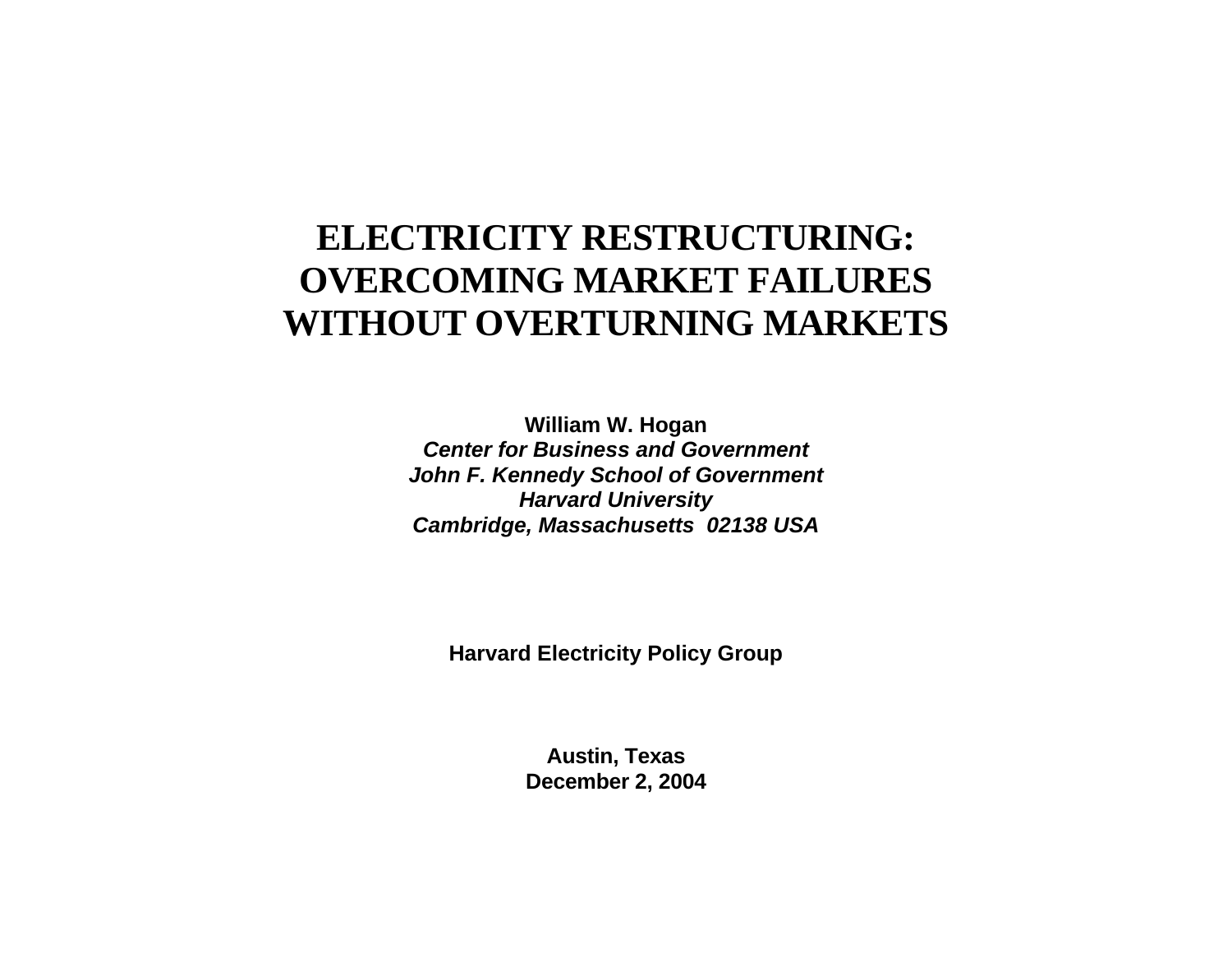#### **There is a tension between the role of market decisions and the special requirements of electricity systems.**

"Market mechanisms should be used where possible, but in circumstances where conflicts between reliability and commercial objectives cannot be reconciled, they must be resolved in favor of high reliability." (Blackout Task Force Report, April 2004, p. 139.)



A decentralized market with supply and demand equilibrium over the network sets an ideal. But this "completely bilateral" market is not possible in the case of electricity.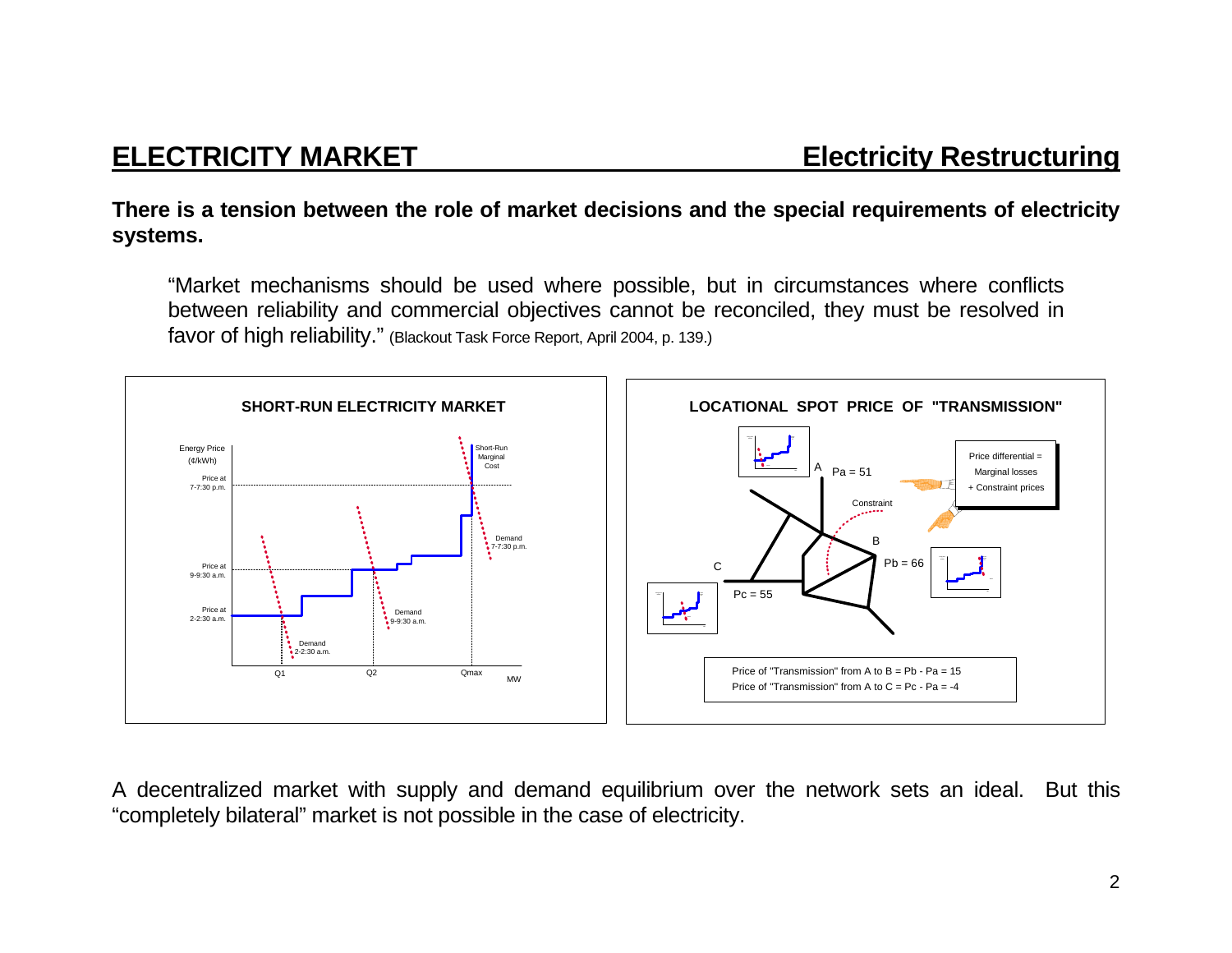### **The public policy debate over reshaping the electricity industry confronts major challenges in balancing public interests and reliance on markets.**

"The need for additional attention to reliability is not necessarily at odds with increasing competition and the improved economic efficiency it brings to bulk power markets. Reliability and economic efficiency can be compatible, but this outcome requires more than reliance on the laws of physics and the principles of economics. It requires sustained, focused efforts by regulators, policy makers, and industry leaders to strengthen and maintain the institutions and rules needed to protect both of these important goals. Regulators must ensure that competition does not erode incentives to comply with reliability requirements, and that reliability requirements do not serve as a smokescreen for noncompetitive practices." (Blackout Task Force Report, April 2004, p. 140.)

The focus should be on investment incentives and innovation, not short-run operational efficiency. With workable markets, market participants spending their own money would be better overall in balancing risks and rewards than would central planners spending other people's money. If not, restructuring itself would fail the cost-benefit test.

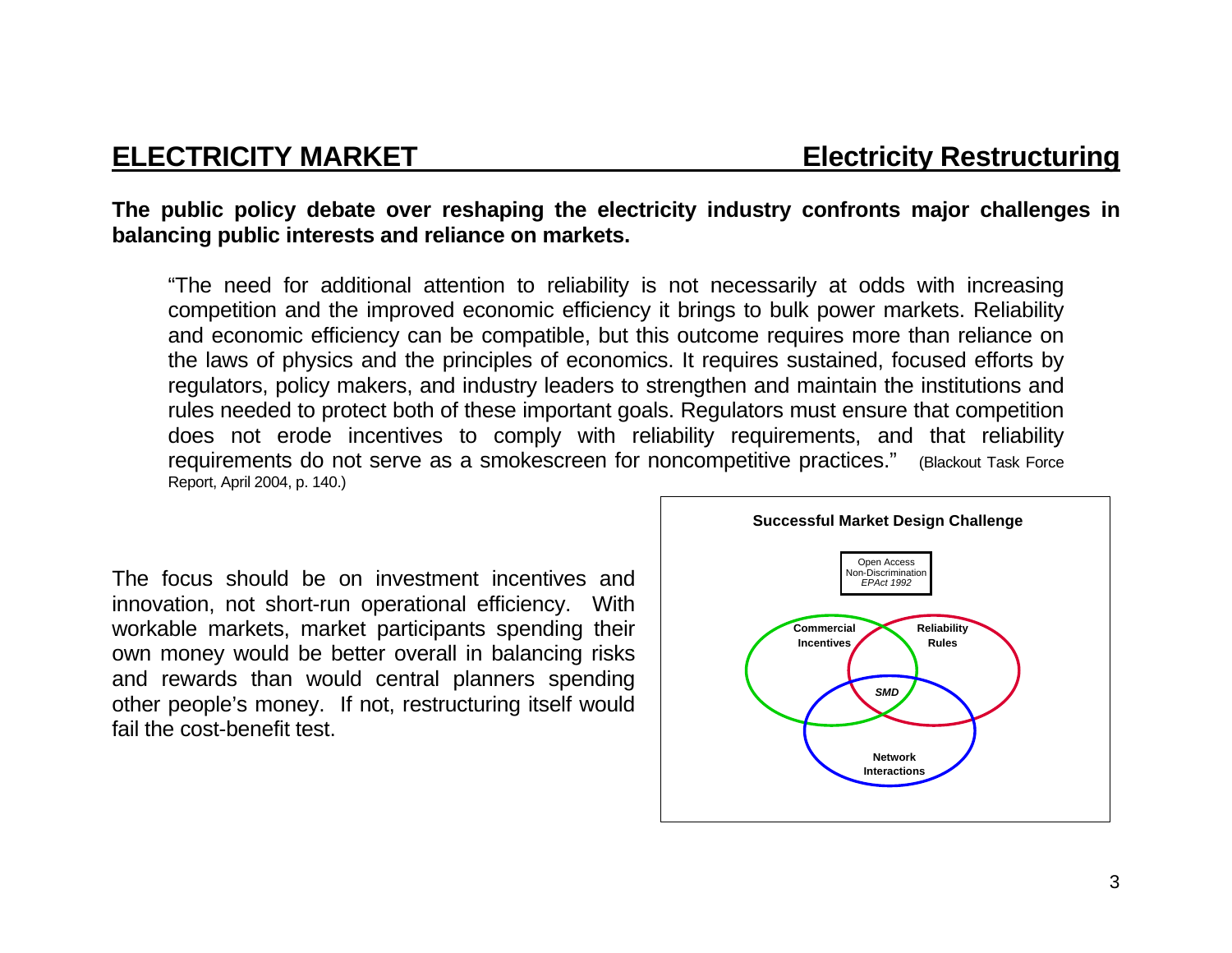**The Successful Market Design challenge dictates the need for some central institutions to support markets through the seeming oxymoron of "coordination for competition."** 

**Central institutions differ in the degree of involvement and impact on the market.** 

- • **Central Coordination.** Organized markets required to facilitate exchange between willing buyers and willing sellers in voluntary transactions. (E.g., energy purchase and sales in spot markets.)
	- <sup>o</sup> Design can be compatible with largely decentralized decisions.
	- <sup>o</sup> Emphasis is on consistent incentives.
	- o Evaluation remains neutral on market choices.
- • **Central Procurement.** Administrative determination of required products and services with imposition of mandatory payments as a condition of participation in the system. (E.g., operating reserves with charges collected through uplift payments.)
	- <sup>o</sup> Emphasis is on assured outcomes.
	- <sup>o</sup> Central judgment and mandatory payment replace market forces.
	- o Slippery slope could undermine broad purpose of electricity restructuring.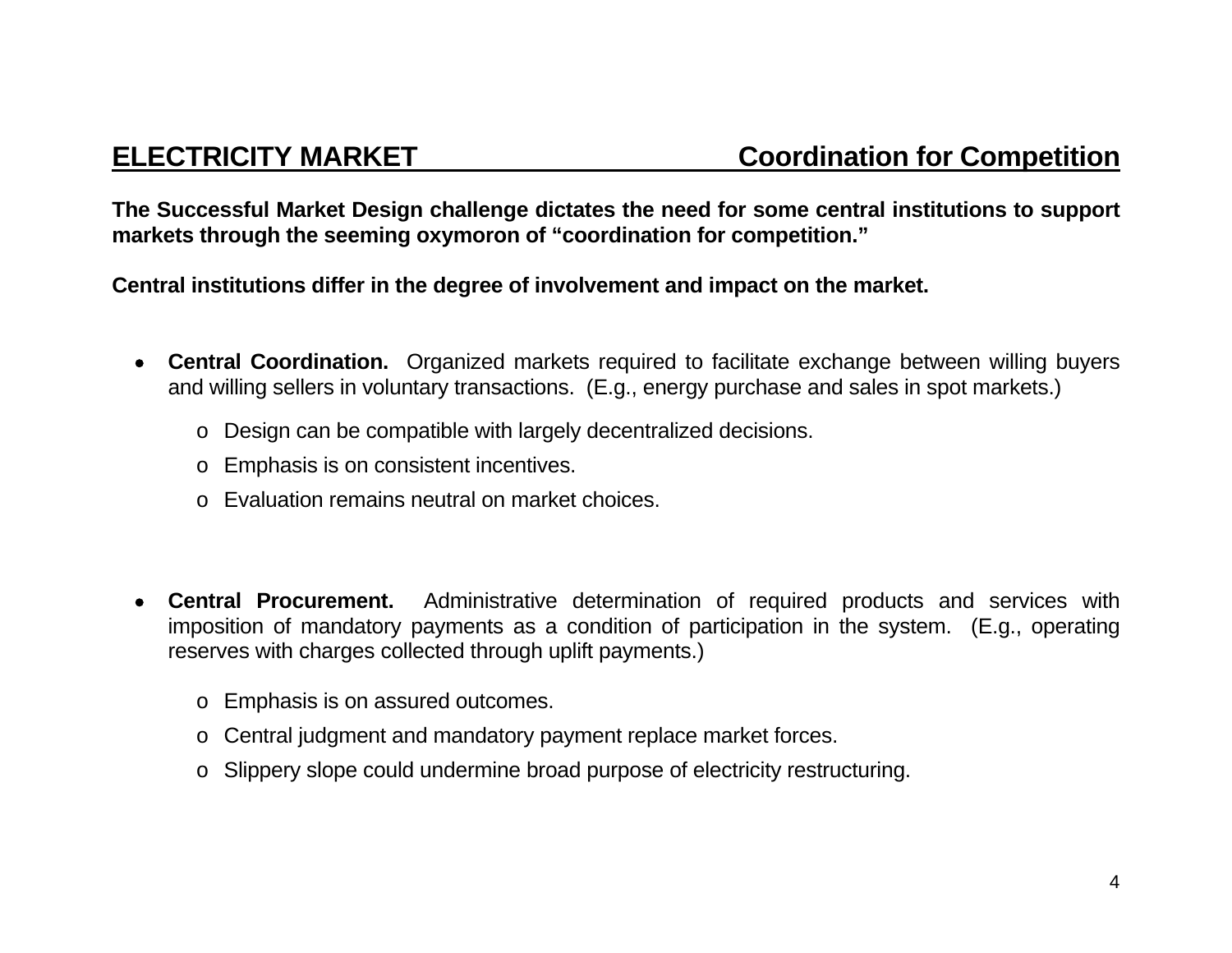#### **Guidelines for design of electricity market institutions include:**

- $\bullet$ Define Products and Services Consistent with Real Operations.
- •Create Property Rights.
- $\bullet$ Establish Consistent Pricing Mechanisms.
- •Design Central Institutions to Emulate Efficient Market Operations and Incentives.
- •Target Structure and Scope of Central Interventions to Address Market Failures.
- •Set Principled Limits for Interventions Based on the Nature of the Market Failure.
- •Keep Focus on Goal of Workable, not Perfect, Markets.

#### **The demand for action by regulators demands that regulators keep their eye on the ball.**

**Focus on market design and market failures.** Better to fix a bad design than to micromanage bad decisions.

**Be afraid of the reflexive market intervention that sows the seeds of intervention.** Good advice might be: "Don't just do something, stand there." Better advice would be: "Look, and look hard, before you leap."

### **Intervene where needed, and know how to stop!**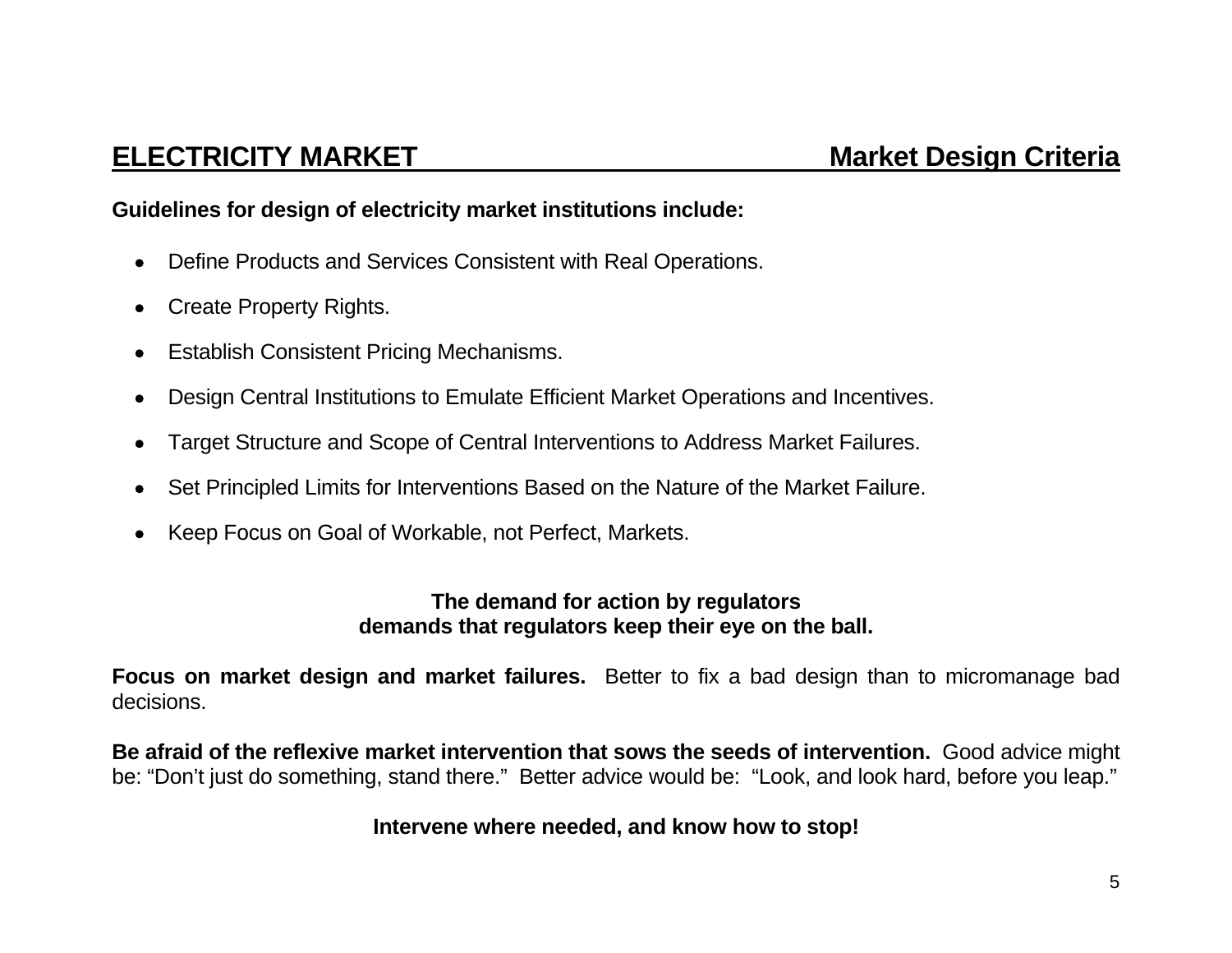## **ELECTRICITY MARKET A Market Framework**

**The example of successful central coordination, CRT, Regional Transmission Organization (RTO) Millennium Order (Order 2000) Standard Market Design (SMD) Notice of Proposed Rulemaking (NOPR), provides a workable market framework that is working in places like New York, PJM in the Mid-Atlantic Region, and New England.** 



**Poolco…OPCO…ISO…IMO…Transco…RTO… ITP…WMP…: "A rose by any other name …"**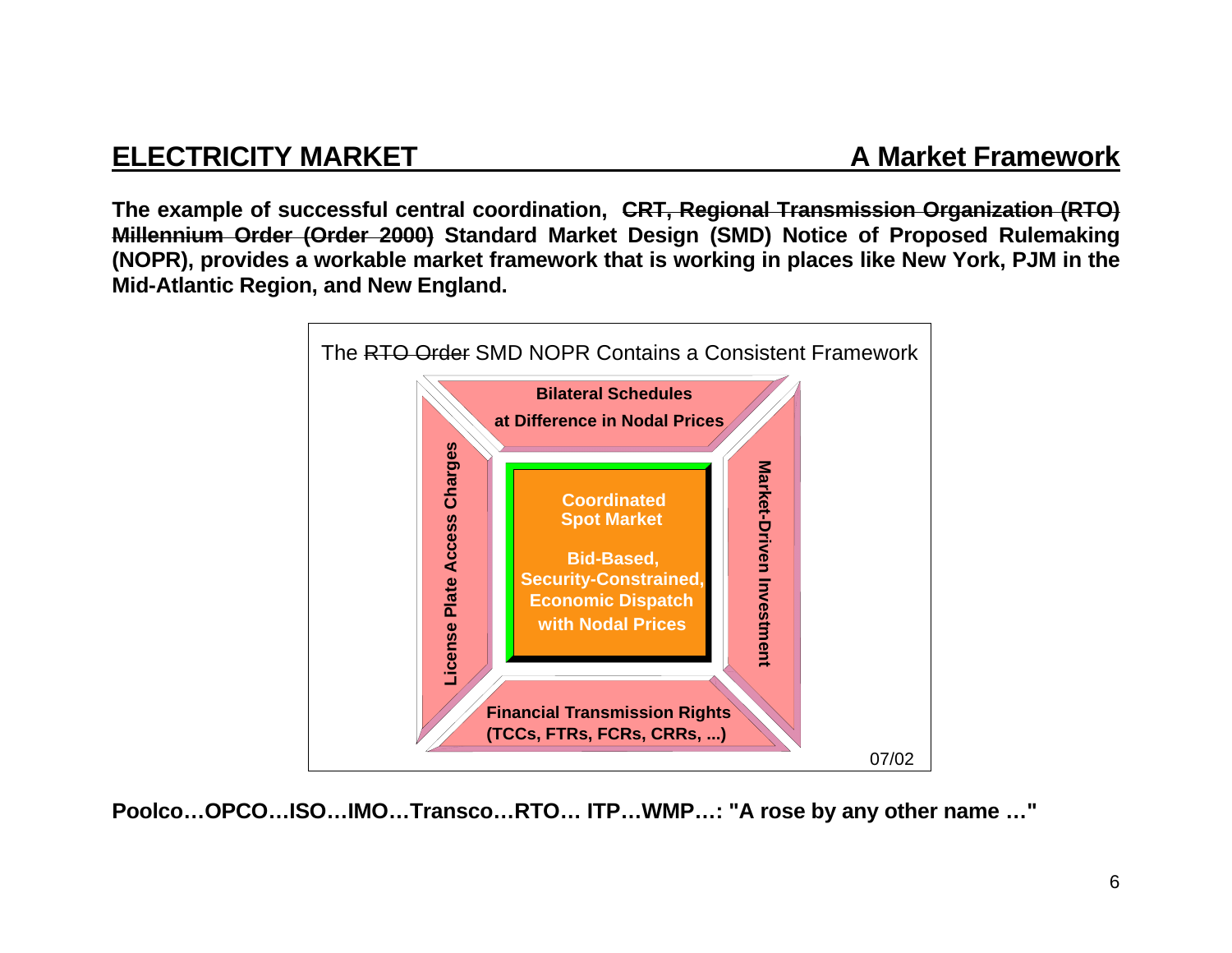**The need for central institutions arises from the existence of prominent forms of market failure.** 



**A Dangerous Definition of Market Failure**. "The market fails to do what the central planner wants."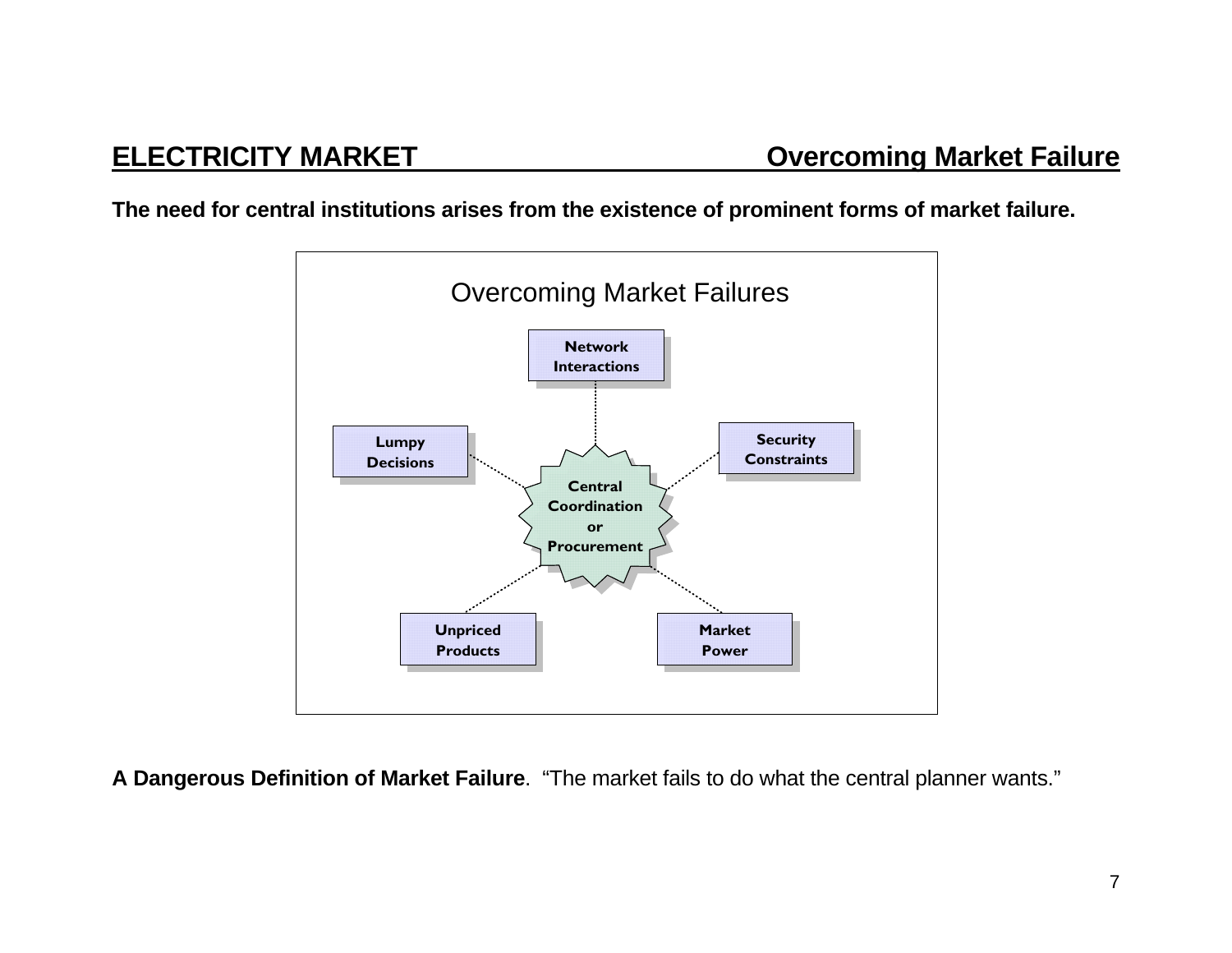**The coordinated spot market provides an example of a limited central role with a targeted purpose.** 



- •Short-term coordination of all transactions.
- •Long-term coordination of FTRs for transmission, but not CFDs for energy.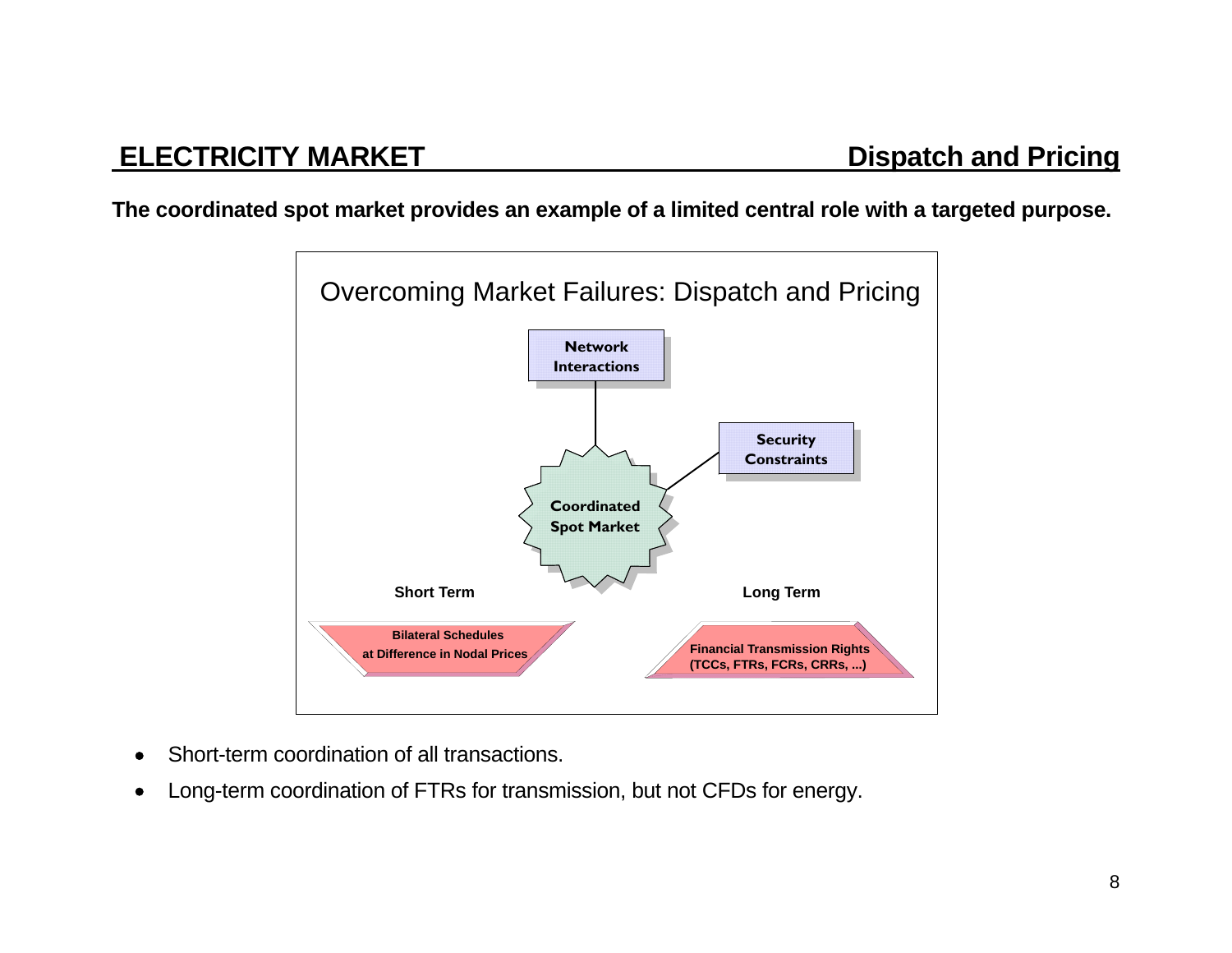**Fast response needs preclude pure market solutions for real-time reliability.** 



- •Administrative determination of required operating reserve types, levels and locations.
- • Administrative demand curves to emulate scarcity pricing, with simultaneous determination of reserve and energy prices to maintain consistent incentives.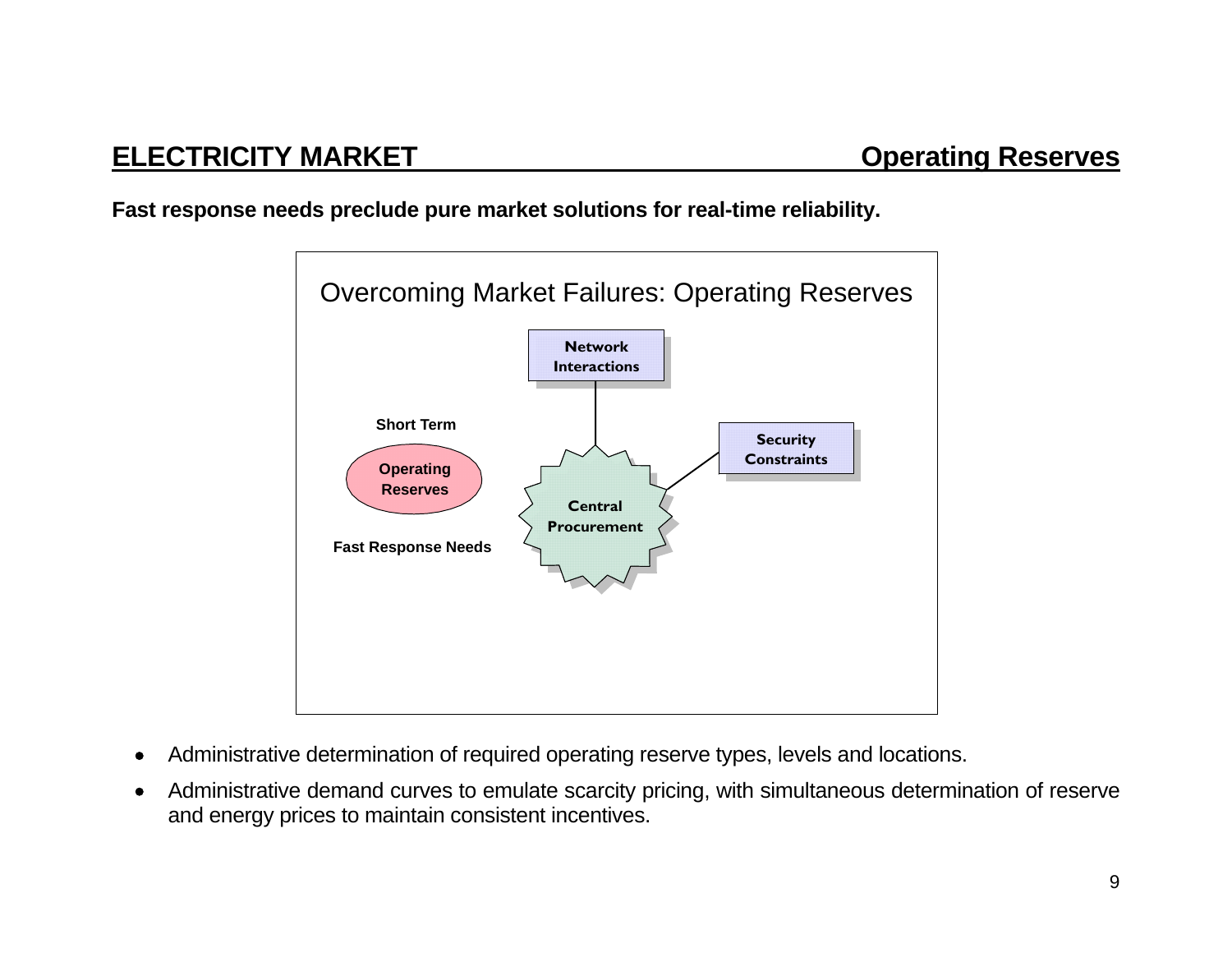**Electricity operations require multiple products and services that have not been priced, and may be difficult to price even in principle.** 



- •Without market incentives, central procurement is necessary and imposes burdens.
- •Mandatory payments through uplift.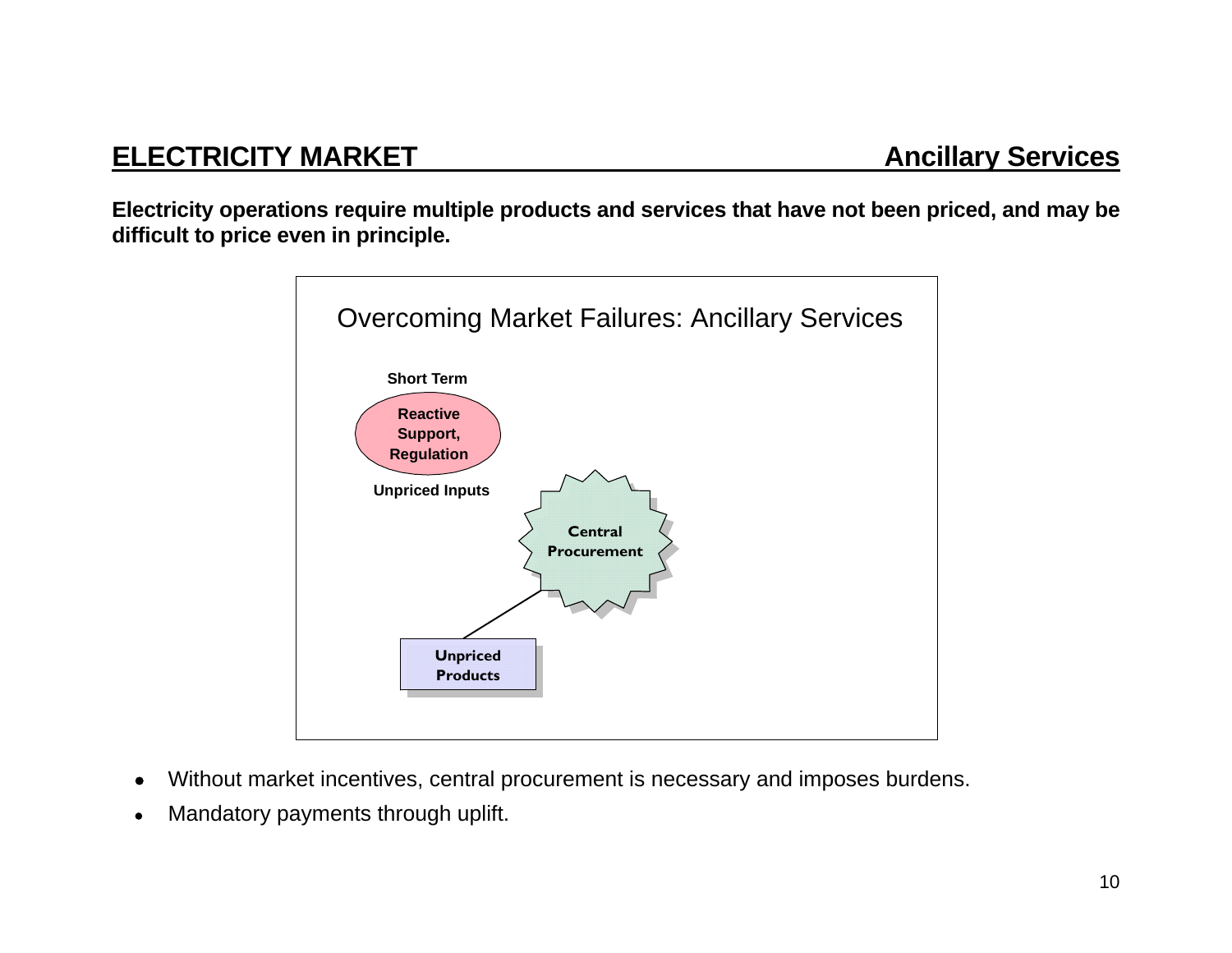### **The ability to profit by withholding supply undermines the fundamentals of restructuring.**



- •The difficult problem is distinguishing good high prices from bad high prices.
- •Targeted bid caps and "must offer" rules focus on the short-term market failure.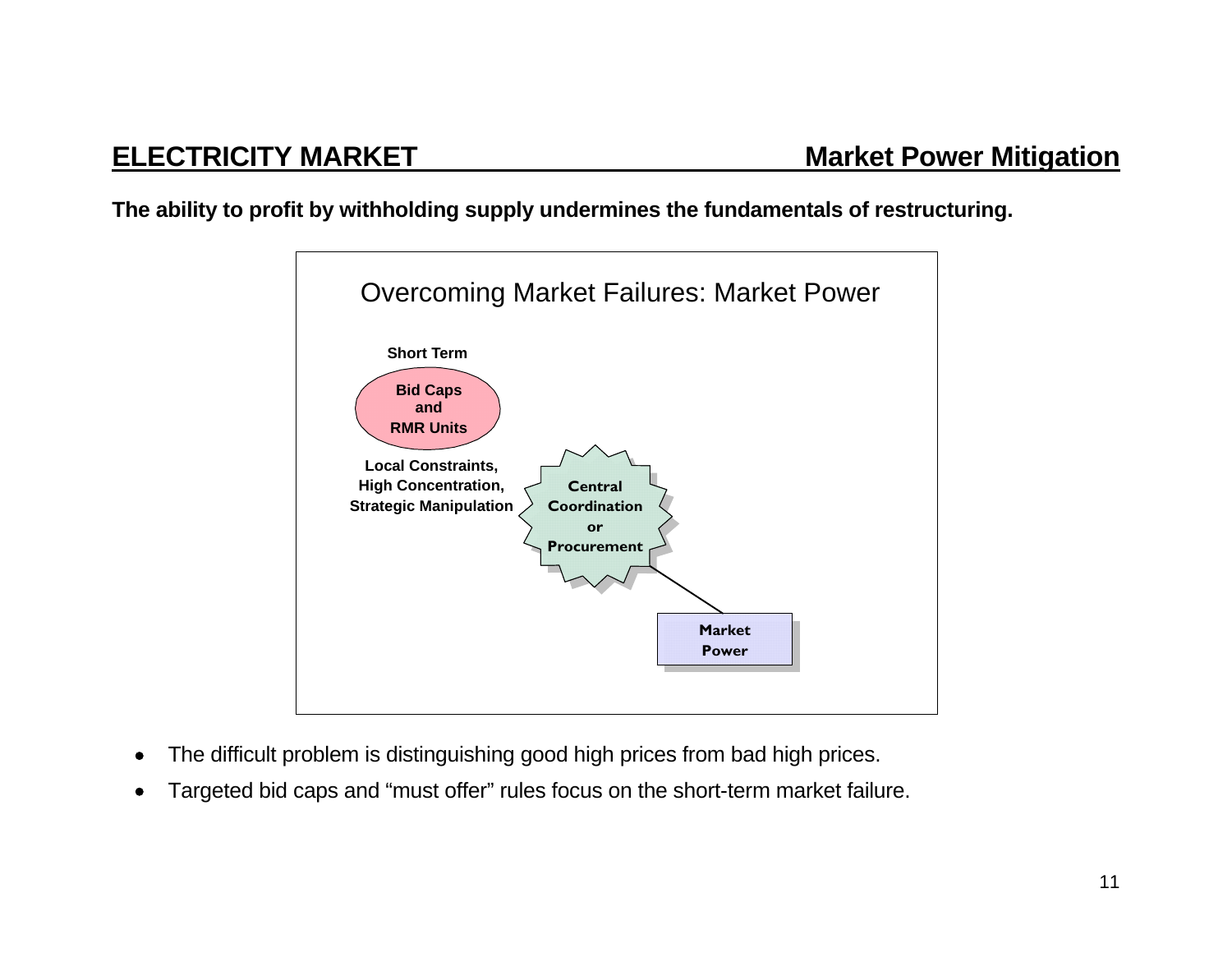# **ELECTRICITY MARKET Resource Adequacy**

**Limits on scarcity pricing may underprice reliability and produce inadequate capacity.** 



- •Low "damage control" price caps and zonal pricing rules create market failures.
- •Installed capacity markets of increasing complexity arise to undo the consequences.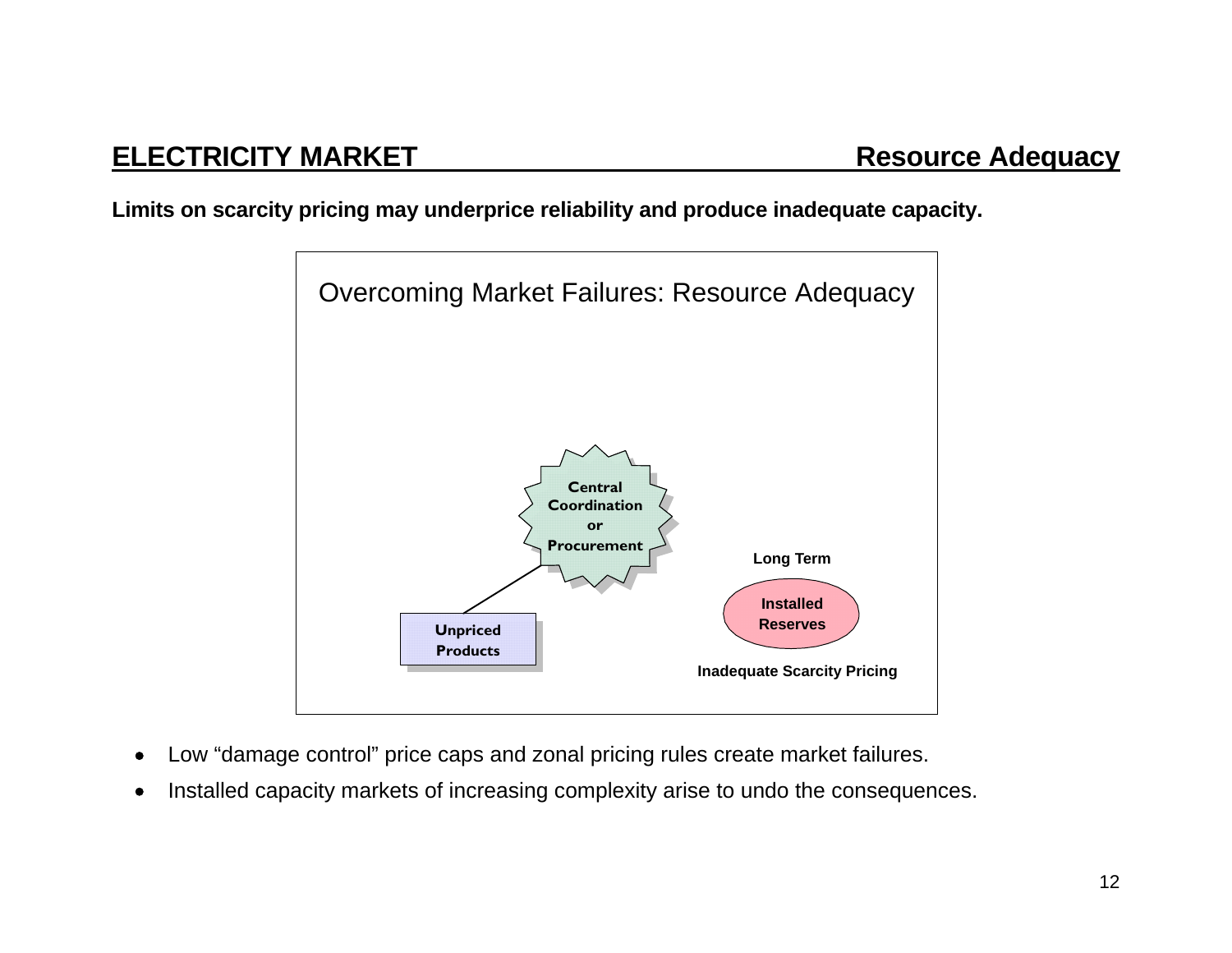**Lumpy decisions may affect market prices so much that no simple market equilibrium exists.** 



- • **Short Term:** Unit Commitment for bid load based on total cost. Reliability Unit Commitment for forecast load based on commitment cost.
- • **Long Term: I**nvestment for "economic" transmission expansion. Knowing how to stop?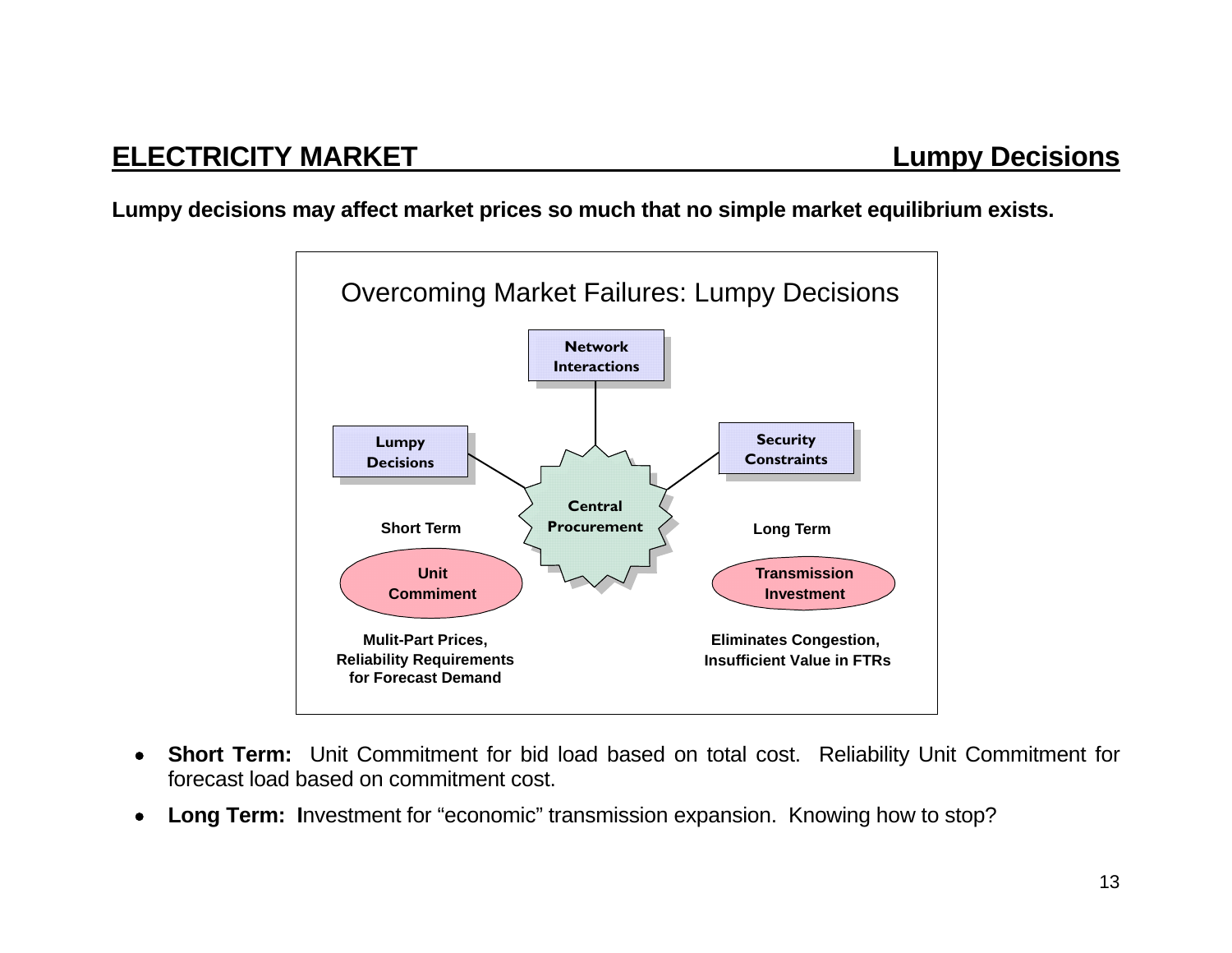**Drawing a line between merchant and regulated transmission investment is a pressing requirement.** 

- **FERC Intentions.** FERC's stated policy is to support both merchant and regulated transmission investment.
- **FERC Actions.** Motivated by pressure to stimulate transmission investment, recent FERC decisions undermine the policy goal. The mandated economic investment rules in PJM and cost socialization rules in New England defy the logic of electricity restructuring.
- **Slippery Slopes.** Regulated investment shifts the risks and provides cost recovery mechanisms not available to the merchant investor. Absent a bright line between regulated transmission investment and competing alternatives, there will be enormous and justifiable pressure on the regulator to put generation and demand investments on the same playing field of reduced risk and mandatory collection through regulated mechanisms. The intended modest domain of regulated transmission would expand to include integrated resource planning. The end state could be recreation of the central regulatory decision problems that motivated electricity restructuring in the first place.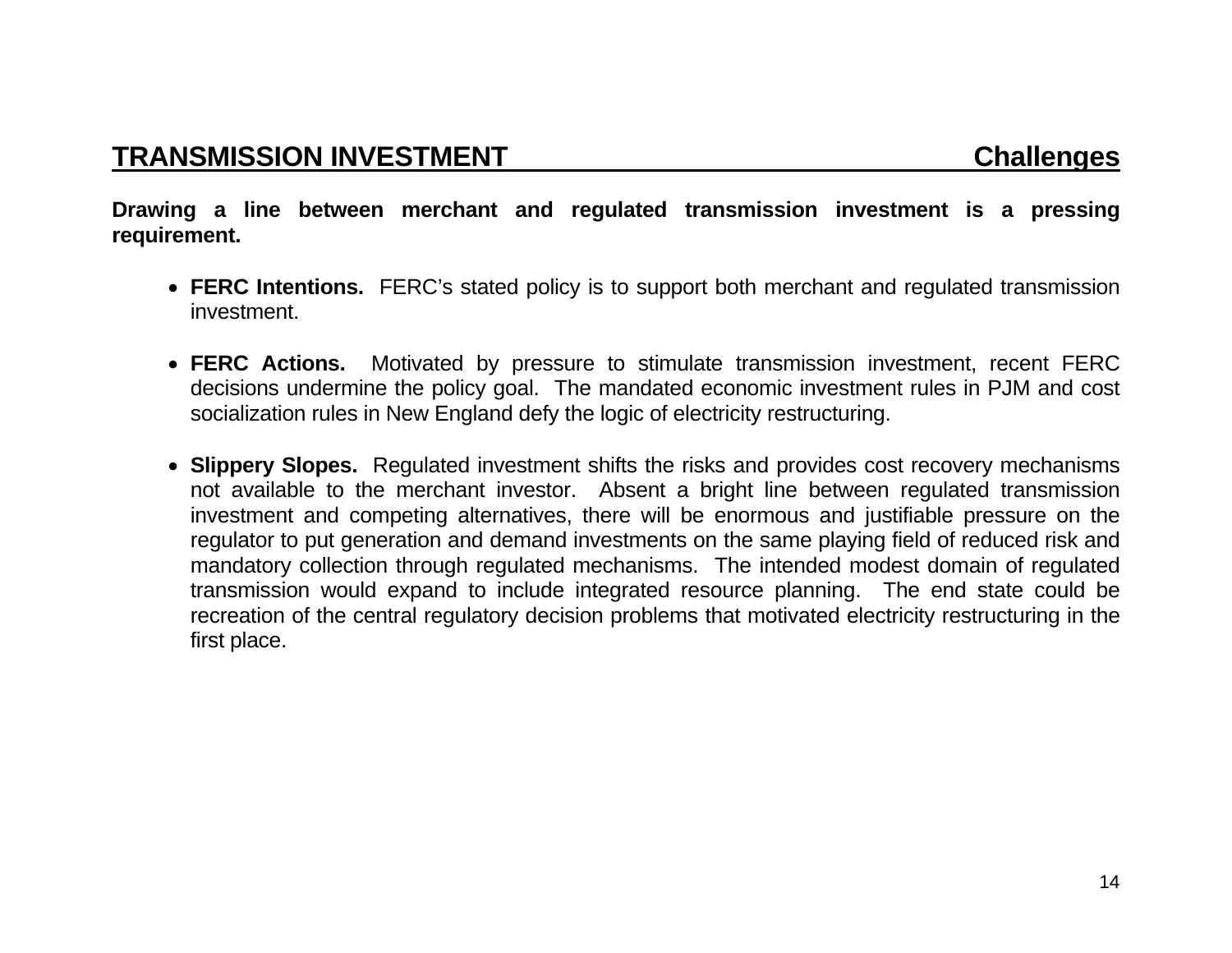**Draw the line between regulated and merchant investments with a focus on market design and market failure.** 

- **A Possible Line Between Merchant and Regulated Investment.** Regulated investment would be limited to those cases where the investment is inherently large relative to the size of the relevant market and inherently lumpy in the sense that the only reasonable implementation would be as a single project like a tunnel under a river. Everything else would be left to the market.
- **A Dangerous Definition of Market Failure**. "The market fails to do what the central planner wants." This is the de facto definition apparent in FERC's recent actions on transmission investment. It is not hard to see where this leads. Everything would be left to the central planner, who operates a better collection agency.

**If the central planners (or regulators) know what to do, then do it.** 

**But if true, what is the need for electricity restructuring and markets?**